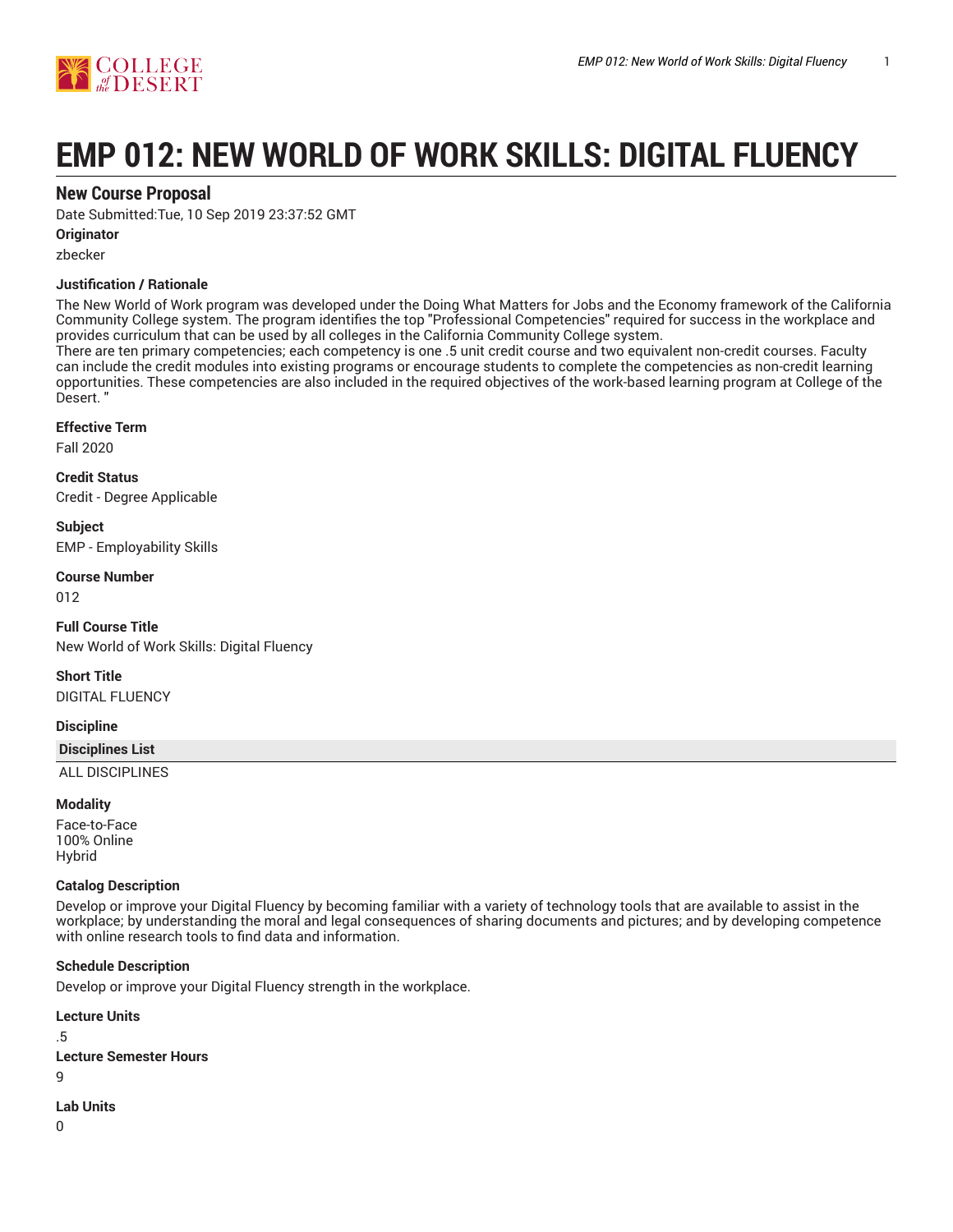

**In-class Hours** 9

**Out-of-class Hours** 18

**Total Course Units** .5 **Total Semester Hours** 27

# **Required Text and Other Instructional Materials**

**Resource Type** Web/Other **Open Educational Resource** Yes

**Year** 2018

## **Description**

New World of Work Instructional Materials available through Linked Learning/New World of Work.

#### **Class Size Maximum**

40

#### **Course Content**

1. Computer applications and software.

2. Computer hardware alternatives.

- 3. Online research tools.
- 4. Copyright and privacy.

#### **Course Objectives**

|             | <b>Objectives</b>                                                                                   |
|-------------|-----------------------------------------------------------------------------------------------------|
| Objective 1 | Recognize a variety of technology application tools available to assist in the workplace.           |
| Objective 2 | Understand how computers, tablets, and smart phones work.                                           |
| Objective 3 | Understand the moral and legal issues of copyright and privacy laws.                                |
| Objective 4 | Develop competency with Google, YouTube and other online tools to research data and solve problems. |

## **Student Learning Outcomes**

**Upon satisfactory completion of this course, students will be able to:** Outcome 1 Demonstrate Digital Fluency in hardware, software, and internet research for the workplace.

#### **Methods of Instruction**

| <b>Method</b>                | Please provide a description or examples of how each instructional<br>method will be used in this course.                |  |  |  |
|------------------------------|--------------------------------------------------------------------------------------------------------------------------|--|--|--|
| <b>Discussion</b>            | In-class discussion and/or online Canvas discussions on the results of<br>the beginning of class survey.                 |  |  |  |
| Collaborative/Team           | Creation of cooperative learning tasks such as a small group or paired<br>activities to share current technology skills. |  |  |  |
| Technology-based instruction | Use of learning materials available on the web, including "What Not To<br>Do" videos.                                    |  |  |  |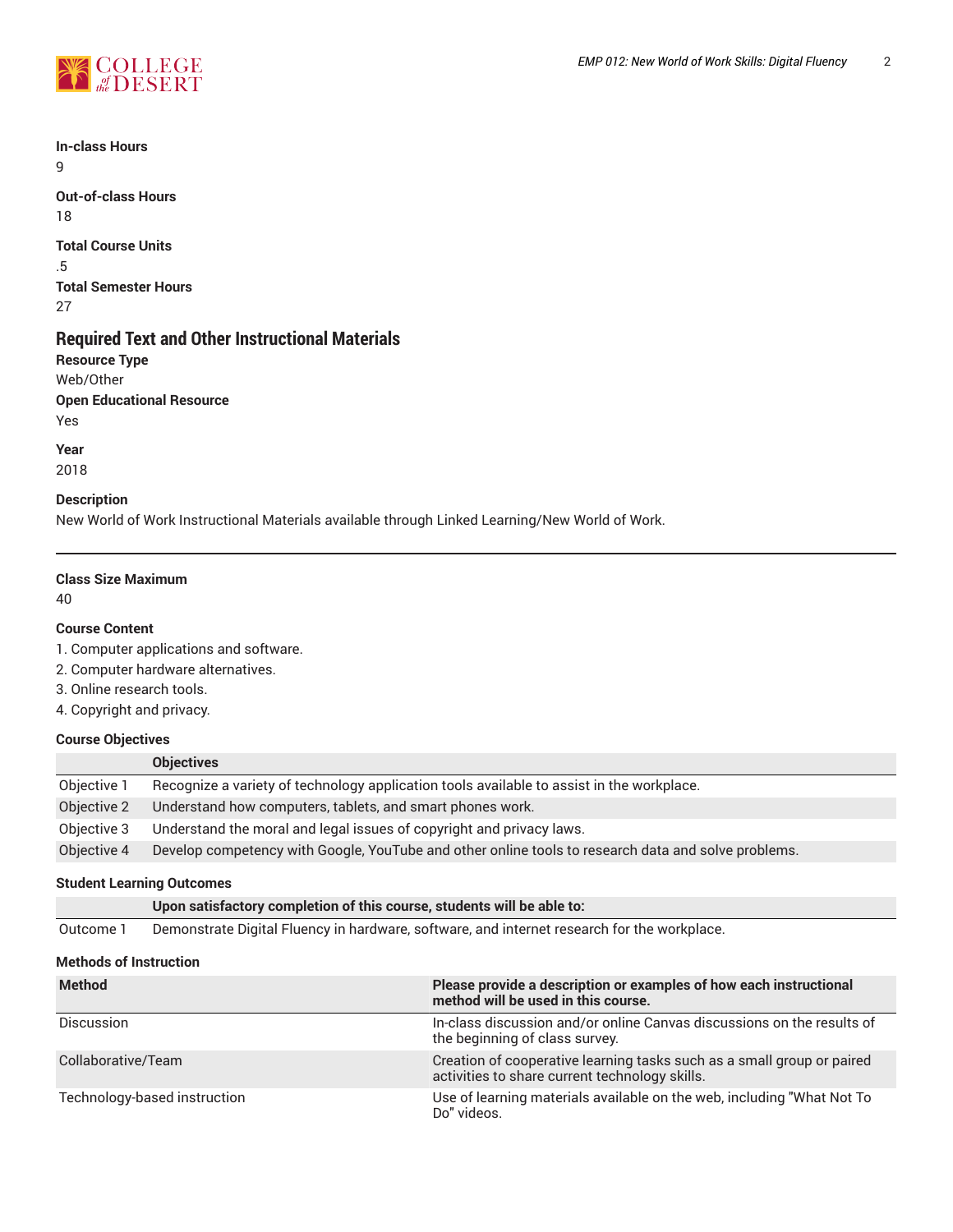

| Lecture          | Presentation of topic in content based on the results of the beginning of<br>class survey which will determine the current level of digital expertise in<br>the class. |
|------------------|------------------------------------------------------------------------------------------------------------------------------------------------------------------------|
| Self-exploration | Survey at beginning and end of class and to identify individual levels of<br>digital fluency and areas where improvement has been achieved.                            |

#### **Methods of Evaluation**

| <b>Method</b>                                    | Please provide a description or examples of how<br>each evaluation method will be used in this course.                                                                         | <b>Type of Assignment</b> |
|--------------------------------------------------|--------------------------------------------------------------------------------------------------------------------------------------------------------------------------------|---------------------------|
| College level or pre-collegiate essays           | Writing assignments completed out-of-class<br>analyzing "What Not do Do" videos presented in-<br>class.                                                                        | In and Out of Class       |
| Student participation/contribution               | Class discussion and questions on beginning of<br>class survey results and assigned readings.                                                                                  | In Class Only             |
| Self/peer assessment and portfolio evaluation    | Surveys at beginning and end of class; self-analysis  In and Out of Class<br>of life experiences presented at in-class discussions<br>and in out-of-class written assignments. |                           |
| Group activity participation/observation         | Activity based analysis of videos and reading<br>materials as applied to the concepts of the course.                                                                           | In Class Only             |
| Presentations/student demonstration observations | Presentations on development of academic and<br>workplace goals.                                                                                                               | In Class Only             |

#### **Assignments**

#### **Other In-class Assignments**

- 1. Beginning of semester survey to determine current digital fluency.
- 2. Individual or group projects designed to evaluate hardware and software available for the workplace.
- 3. Online research and activities designed to identify the range of hardware and software alternatives available to assist in the workplace.
- 4. Case studies designed to evaluate the moral and legal issues of copyright and privacy laws.
- 5. Online individual, small group, or paired presentations designed to identify and apply effective communication tools and techniques.
- 6. End of semester survey to identify self-awareness of strengths and weaknesses.

#### **Other Out-of-class Assignments**

Students are expected to spend a minimum of eighteen hours on outside assignments which include a variety of video resources, self analysis of life experiences, and development of academic and workplace goals.

#### **Grade Methods**

Letter Grade Only

# **Distance Education Checklist**

**Include the percentage of online and on-campus instruction you anticipate.**

**Online %**

100

# **Instructional Materials and Resources**

#### If you use any other technologies in addition to the college LMS, what other technologies will you use and how are you ensuring **student data security?**

New World of Work materials are maintained by Shasta College and made available to faculty and students through Linked In Learning which requires password access.

#### **If used, explain how specific materials and resources outside the LMS will be used to enhance student learning.**

New World of Work materials have been developed at the state level in collaboration with industry and vetted as appropriate to enhance the learning experience.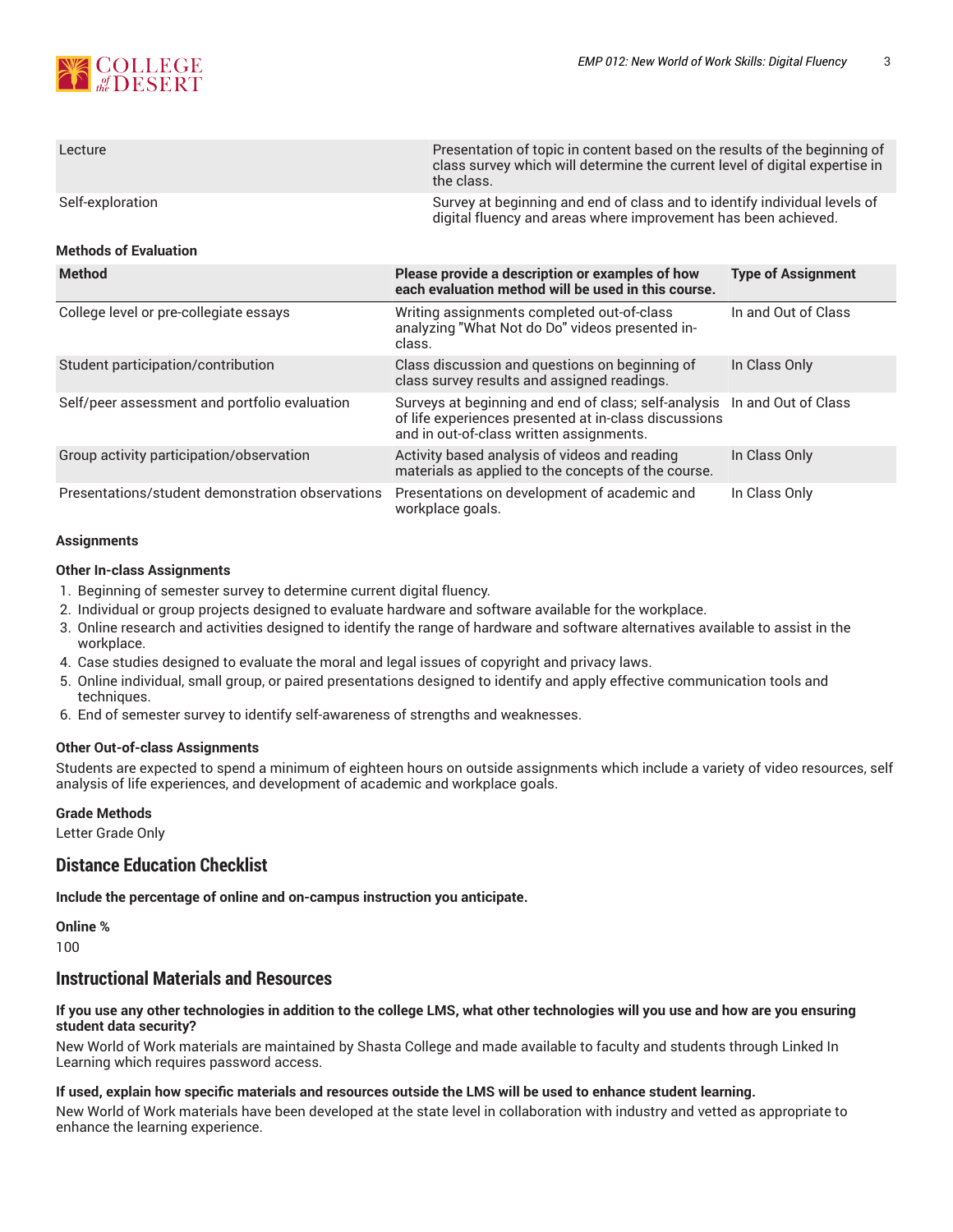

# **Effective Student/Faculty Contact**

#### Which of the following methods of regular, timely, and effective student/faculty contact will be used in this course?

#### **Within Course Management System:**

Timely feedback and return of student work as specified in the syllabus Discussion forums with substantive instructor participation Regular virtual office hours Private messages Online quizzes and examinations Video or audio feedback Weekly announcements

#### **External to Course Management System:**

Direct e-mail Posted audio/video (including YouTube, 3cmediasolutions, etc.)

#### **For hybrid courses:**

Scheduled Face-to-Face group or individual meetings

#### Briefly discuss how the selected strategies above will be used to maintain Regular Effective Contact in the course.

This class will be taught either online or as a hybrid via Canvas. Instructors will use asynchronous text and video messages to interact with the students. Also, discussions boards, constant announcements will be used. Zoom virtual office hours with screen sharing and interaction capabilities will be available.

#### **If interacting with students outside the LMS, explain how additional interactions with students outside the LMS will enhance student learning.**

Canvas is used for external interaction as well.

## **Other Information**

Provide any other relevant information that will help the Curriculum Committee assess the viability of offering this course in an online **or hybrid modality.**

All materials for the course are web-based so online and/or hybrid modality is appropriate.

# **MIS Course Data**

**CIP Code** 32.0105 - Job-Seeking/Changing Skills.

**TOP Code** 051800 - Customer Service

**SAM Code** C - Clearly Occupational

**Basic Skills Status** Not Basic Skills

**Prior College Level** Not applicable

**Cooperative Work Experience** Not a Coop Course

**Course Classification Status** Credit Course

**Approved Special Class** Not special class

**Noncredit Category** Not Applicable, Credit Course